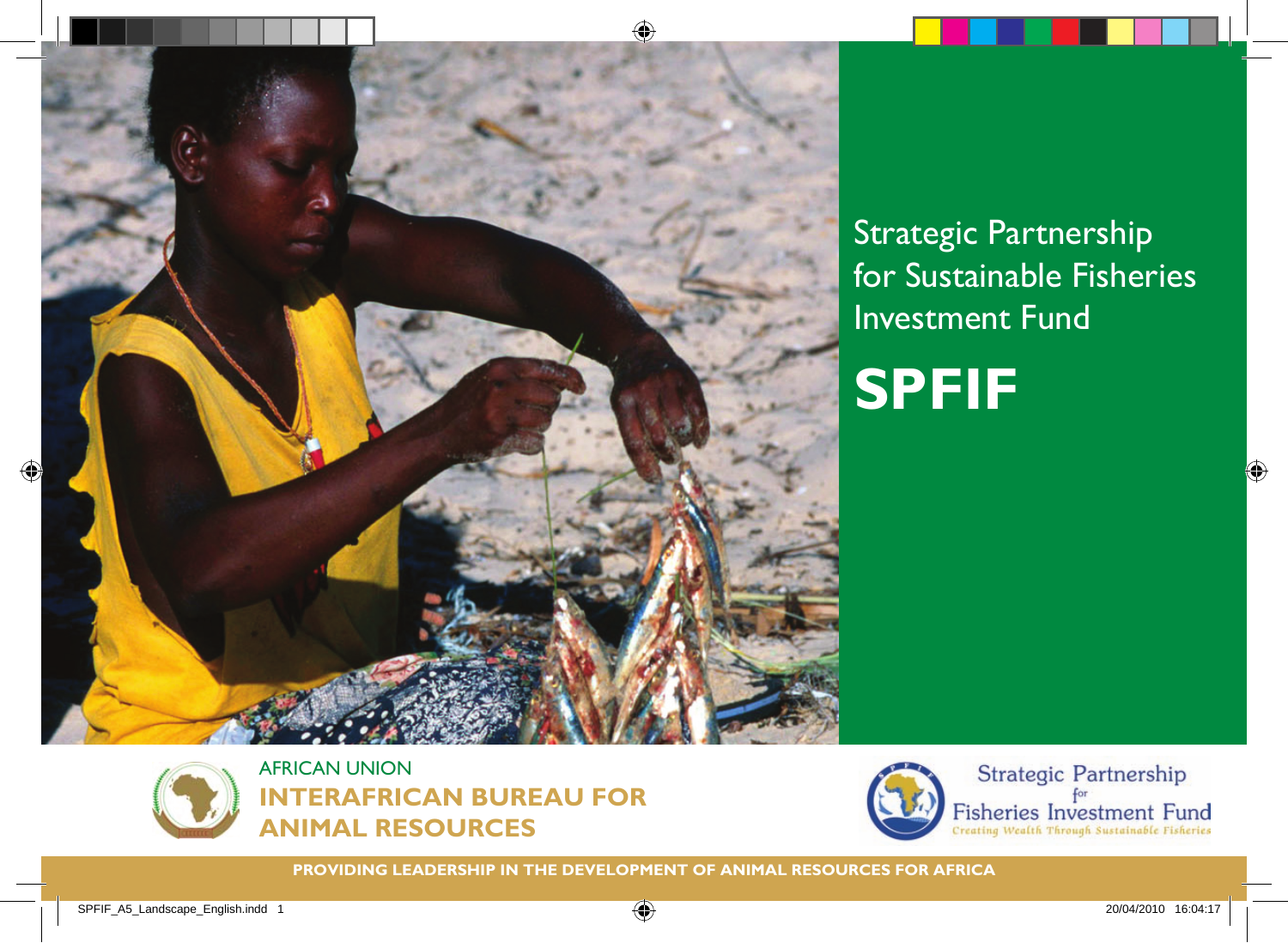#### **About AU-IBAR**

The African Union Interafrican Bureau for Animal Resources (AU-IBAR) is a specialized technical office of the Department of Rural Economy and Agriculture (DREA) of the African Union Commission (AUC). AU-IBAR's mandate is to support and coordinate the utilization of livestock, fisheries and wildlife as resources for both human wellbeing and economic development in the Member States of the African Union (AU). Since 2004, the AU has given the fisheries sector the attention it requires to grow and the AU-IBAR has demonstrated its commitment to support and develop the fisheries in Africa to ensure the sector contributes to the continent's economic growth. As a start, the fisheries issues



are now well covered in the newly developed AU-IBAR Strategic Plan.

## **Rationale**<br>The Large

Large Marine Ecosystems (LME) of sub-Saharan Africa (SSA) have a wealth of globally significant marine biodiversity with some of the world's most fertile fishing grounds, many of which are transboundary. It is estimated that some 2.7 million people in the region are engaged in

coastal and inland fishing activities on a full or parttime basis, for both subsistence and commerce. Fish also provides about 23% of total animal protein intake in sub-Saharan Africa, significantly higher than the global average of 16%.

### $\overline{66}$

**...Fish provides about 23% of total animal protein intake in sub-Saharan Africa, significantly higher than the global average of 16%...**

"<br>"

The estimated value of

net exports of fish products for the continent in 2001 was US\$ 1.7 billion, exceeding the net foreign exchange income reported for any other agricultural commodity.

Many governments in sub-Saharan Africa do not have the financial resources or capacity to prevent overexploitation of their fisheries resources or to protect the critical habitats that support them. The regional fisheries management organizations in sub-Saharan Africa do not have sufficient funds to assist individual coastal countries to implement the needed governance reforms in fisheries. Taking cognizance of these needs, the Global Environment Facility (GEF) availed the Sustainable Fisheries Investment Fund for SSA country and regional-level projects to address the fisheries management and coastal communities' poverty challenges.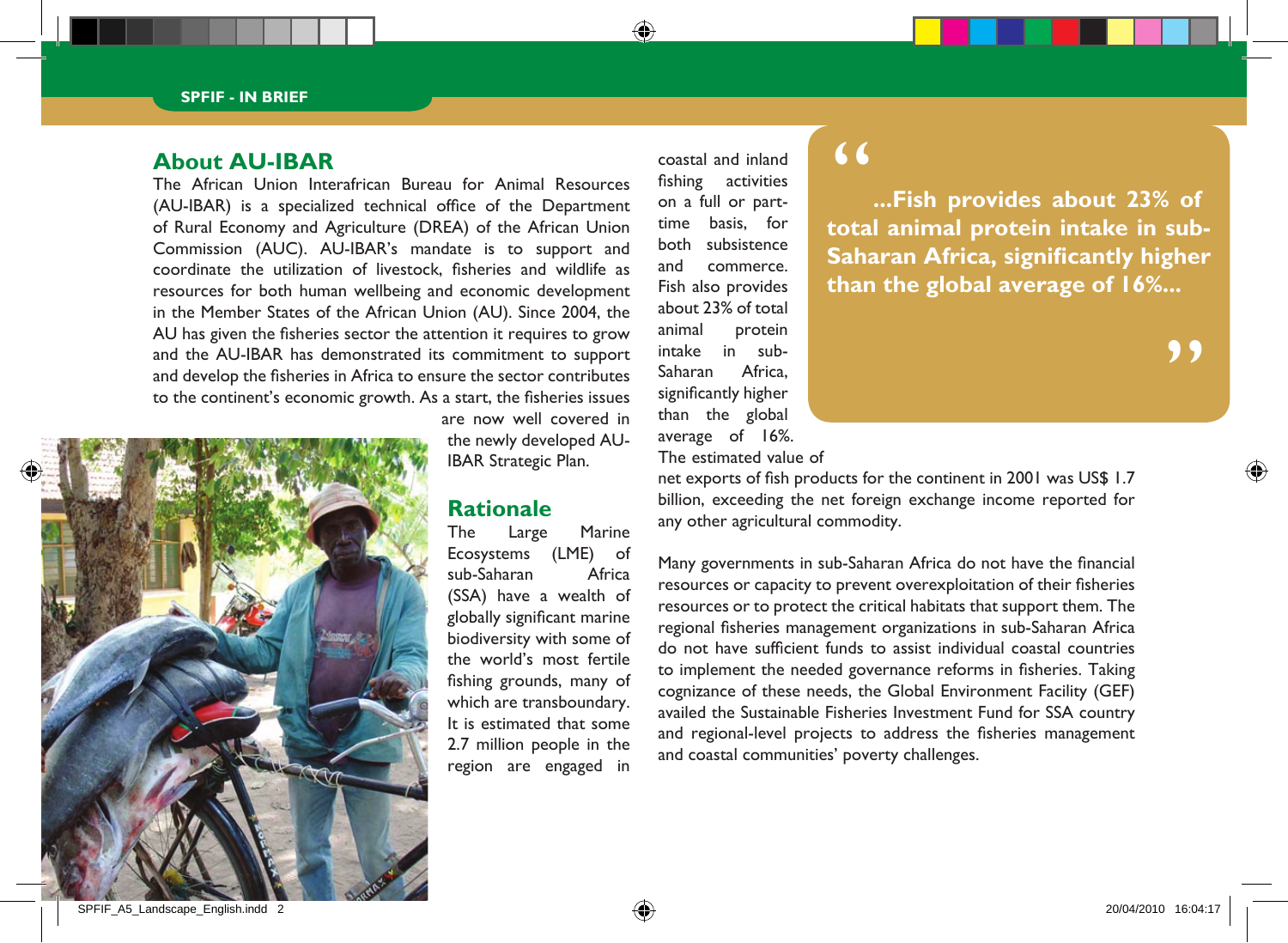### **Strategic Partnership for Sustainable Fisheries Investment Fund (SPFIF) project**

The project has two components: the Sustainable Fisheries Investment Fund component to assist countries better manage their fisheries; and the Strategic Partnership component that assists to disseminate lessons learned from investments facilitated by the Fund. The project is advised by stakeholders led by the African Union through a Regional Advisory Committee (RAC) with a secretariat based at the AU-IBAR, Nairobi, Kenya.

#### **The project objectives**

The overall objective of SPFIF is to promote sustainable use of fisheries resources and the management of marine ecosystems that support them, with the aim of facilitating poverty eradication and enhancing sustainable income growth of the fishing communities of SSA.

To achieve the objective, the partnership will ensure that countrylevel projects are consistent with existing international instruments for sustainable fisheries and poverty eradication such as the FAO Code of Conduct for Responsible Fisheries and the World Summit on Sustainable Development implementation plan. The new projects should complement the existing work of LME programmes and NEPAD as part of the CAADP agenda.

#### **The project functions**

The project has four main functions:

Coordination:

- Communication:
	- Linkage and cohesion with Regional Fisheries Bodies (RFBs) and LME programmes; and
- Advocacy and capacity building for greater African support.

### **RAC membership and functions**

The RAC consists of the Strategic partners; the AU,



The World Bank/GEF, FAO and WWF; the SSA RFBs; the GEFfunded fisheries LME programmes; Civil Society Organizations; and Observers who include NGOs, IGOs, development partners and donors. The RAC chaired by AU guides and advises the project. The RAC's major roles include; ensuring country-level projects are in support of agreed regional goals and that there is coherence between the country-level projects supported by the Strategic Partnership; coordination with regional fisheries management bodies and the GEF-sponsored LME programmes to identify synergies and disseminate common lessons; advising each proposed project; formulation of strategies to replicate similar projects in the region; raising awareness on the importance of sustainable fisheries in development of policies and strategies; and assisting countries in the co-funding mobilization.